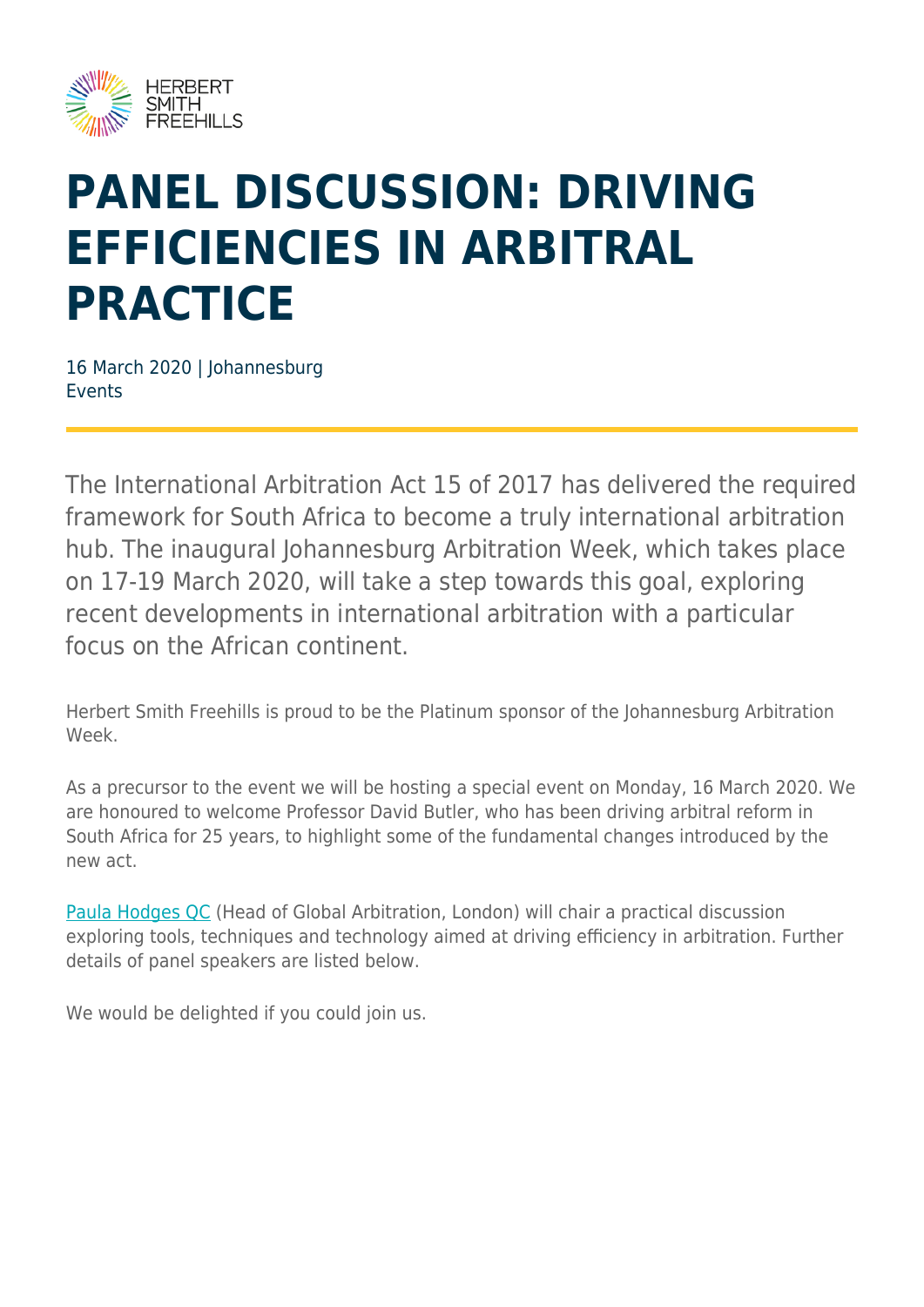| <b>DATE</b>                          |
|--------------------------------------|
| Monday 16 March 2020                 |
| <b>TIME</b>                          |
| 16:15pm - Registration               |
| 17:00pm - Panel discussion commences |
| 18:30pm - Drinks and canapés         |
| 22:00pm - Event concludes            |
| <b>SPEAKER INFO</b>                  |
| See key contacts below               |
|                                      |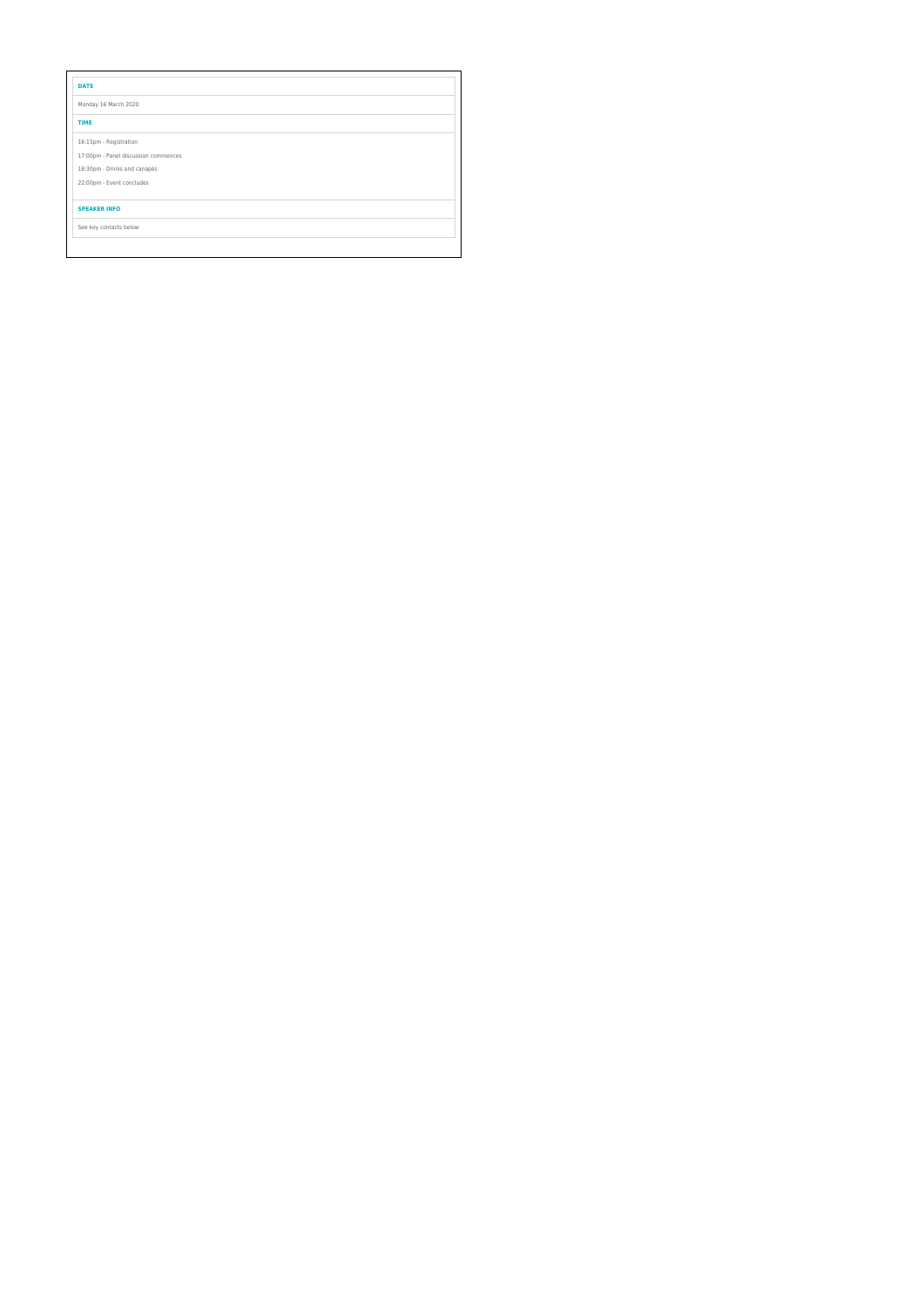#### **VENUE**

Four Seasons Hotel - The Westcliff Arcadia Ballroom and Jacaranda Gardens 67 Jan Smuts Avenue Saxonworld 2132 **[Get Directions](https://www.google.com/maps/place/Four+Seasons+Hotel+The+Westcliff,+Johannesburg/@-26.171,28.0298596,17z/data=!3m1!4b1!4m8!3m7!1s0x1e950c8e67025b7f:0xee55480f81adeff!5m2!4m1!1i2!8m2!3d-26.171!4d28.0320483)** 

#### **RSVP DETAILS**

For more information, please contact [Teboho Moletsane](mailto:Teboho.Moletsane@hsf.com) [RSVP](mailto:Teboho.Moletsane@hsf.com?subject=Invitation%3A%20Panel%20Discussion%3A%20Driving%20efficiencies%20in%20arbitral%20practice%20-%20Monday%2016%20March%202020)